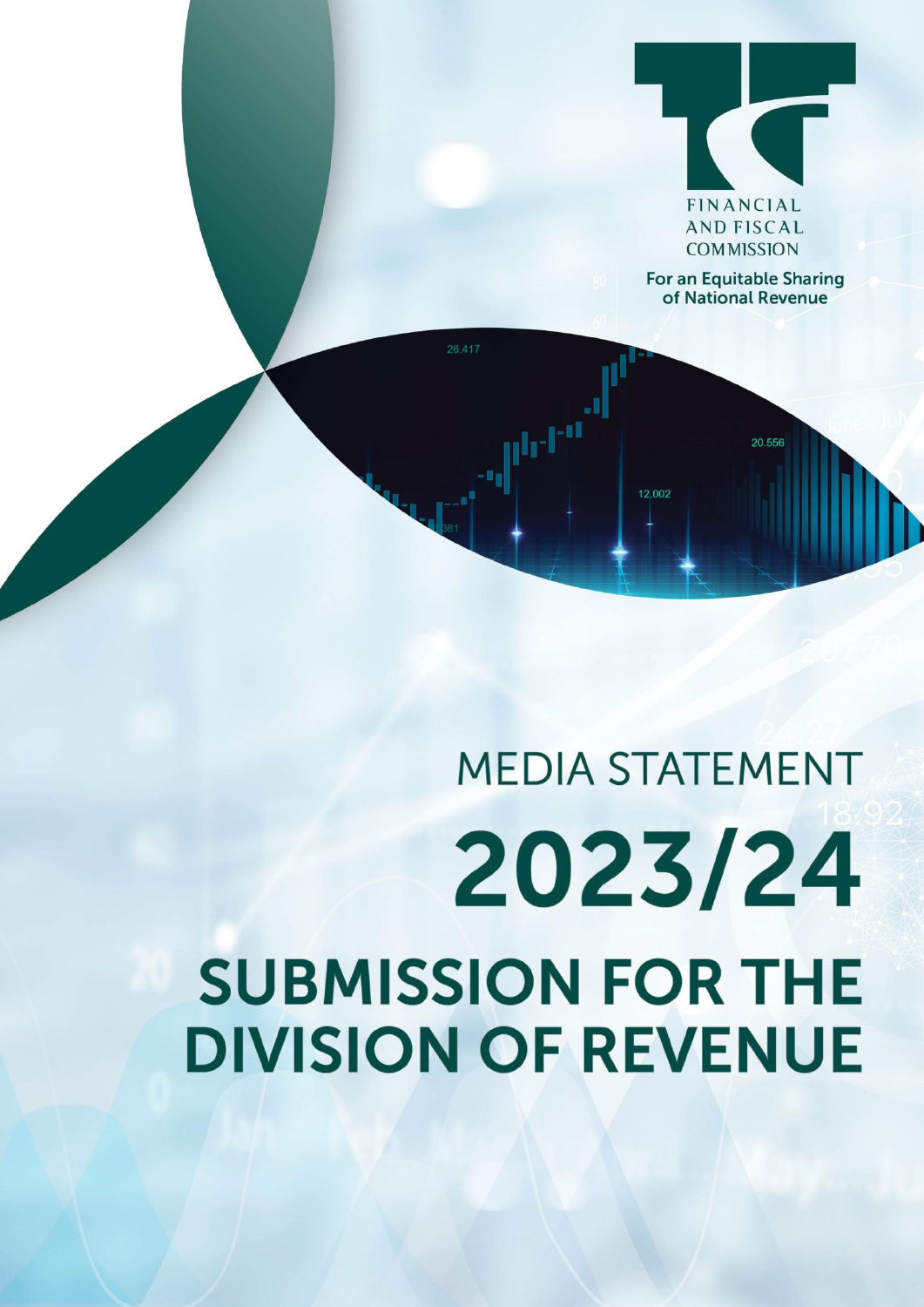

# **FINANCIAL AND FISCAL COMMISSION**

The Commission is a body that makes recommendations and gives advice to organs of state on financial and fiscal matters. As an institution established by the Constitution, it is an independent, juristic person subject only to the Constitution itself, the Financial and Fiscal Commission Act, 1997 (Act No. 99 of 1997), as amended, and relevant legislative prescripts. The Commission may perform its functions on its own initiative or on request of an organ of state.

The vision of the Commission is to provide influential advice for equitable, efficient, and sustainable intergovernmental fiscal relations between the national, provincial and local spheres of government. This relates to the equitable division of revenue among the three spheres of government and to the related service delivery of public services to South Africans.

Through focused research, the Commission aims to provide proactive, expert and independent advice on promoting the intergovernmental fiscal relations system, using evidence-based policy analysis to ensure the realisation of constitutional values. The Commission reports directly to Parliament and the provincial legislatures. Government must consider the Commission's recommendations and decide the extent to which they will be implemented when the National Budget is tabled.

The Commission consists of Commissioners appointed by the President: The Chairperson and Deputy Chairperson, three representatives of provinces, two representatives of organised local government, and two other persons.

In exercising its duties, the Commission pledges its commitment to the betterment of South Africa for all South Africans.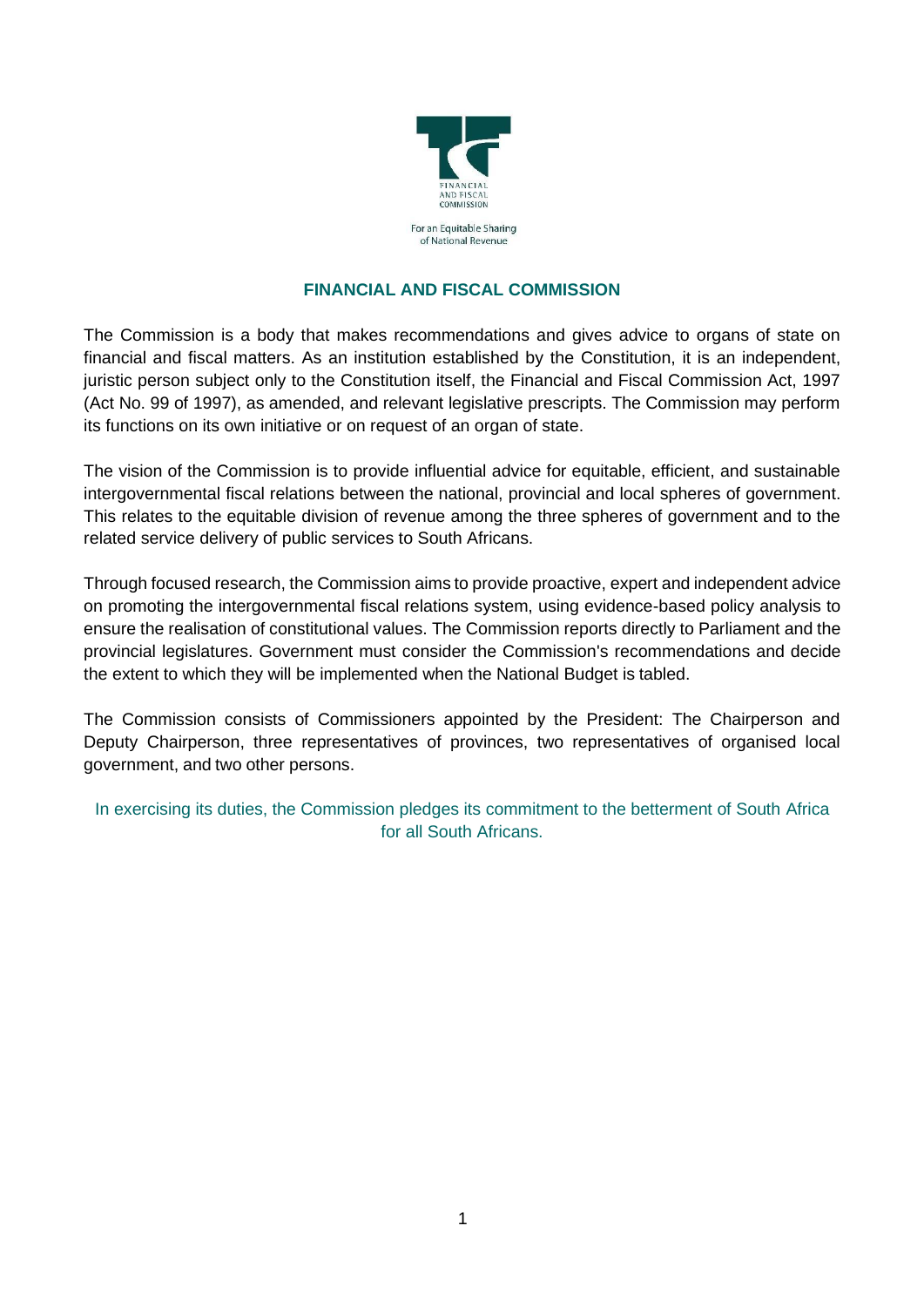Good morning, ladies and gentlemen. Welcome to this media briefing. My name is Dr Patience Nombeko Mbava, Chairperson of the Financial and Fiscal Commission. Today I have the pleasure of presenting the Commission's recommendations for the Annual Submission for the Division of Revenue 2023/24, tabled at Parliament.

Two years have passed since the onset of the COVID-19 pandemic. South Africa is experiencing growing concerns of deteriorating fiscal performance and persistently poor service delivery outcomes on its public finances. Signs of a slow recovery in growth have largely been thwarted by recent events, including the civil unrest in KwaZulu-Natal and Gauteng during July 2021, ever-mutating COVID-19 strains and more recently, the Ukraine-Russia war and floods in KwaZulu-Natal. Inflation is expected to continue to rise in 2022. Unemployment, having reached a record high of 34.9% in 2021, remains stubborn.

In terms of public finances, the government faces significant debt and growing debt service costs. These costs are currently the largest public expenditure item, and essentially serve to divert funds from more productive, service delivery-related spending.

Over the past two years, the government has tried to balance the maintenance of fiscal sustainability with the need to provide social protection in the face of rising unemployment and inequality. This balancing act has been challenging. Not only has the COVID-19 pandemic highlighted the country's vulnerable fiscal position, but it has also further exacerbated it and exposed deep-seated delivery challenges. This was evident as many of the relief interventions introduced during the pandemic were marred by a myriad of delivery shortcomings, irregularities, fruitless and wasteful spending, and a deepening of corruption.

Under the theme of "*Addressing socioeconomic vulnerabilities through fiscal transparency and strategy*", the Financial and Fiscal Commission's Annual Submission for the 2023/24 Division of Revenue focuses on how the elements of good governance and coherent, goal-oriented long-term planning across the intergovernmental fiscal relations system in key sectors can serve to buoy growth and development.

The Submission comprises three parts, structured according to 11 chapters, as follows:

# **Part 1: Combatting corruption and unemployment**

**Chapter 1** draws from case studies and a combination of budget and institutional analyses. It hones in on strategies to prevent corruption in the public sector and evaluates funding models that support anti-corruption agencies. The Commission is of the view that the prerequisite for any measure to fight corruption and move towards support for anti-corruption reforms is consistent political will for good governance and accountability. The Presidency needs to renew the governance structure of the anti-corruption agencies through the National Anti-corruption Strategy to eliminate duplication and optimise anti-corruption impact given the funding framework. A Public Procurement Authority (PPA) should be established to organise and manage the public procurement process through policy and join with society to champion anti-corruption reforms.

**Chapter 2** covers economic and fiscal monitoring. It tackles the stubborn challenge of youth unemployment in South Africa. The chapter aims to understand and evaluate the effectiveness of various public institutions and intergovernmental fiscal relations instruments in addressing youth development and unemployment challenges. In this regard, the Commission welcomes the expansion of the Employment Tax Incentive (ETI). An integrated, well-coordinated skills-to-jobs programme by the relevant Ministers of the Department of Employment and Labour, the Department of Higher Education and Training, and the Department of Women, Youth and Persons with Disabilities will go a long way to bolster the impact for job creation as opposed to multiple disjointed, isolated efforts. National Treasury and the Jobs Fund should consider other alternative funding channels that take the limitations faced by the youth regarding access to capital to provide challenge funds into account. And the proportion of gross fixed capital expenditure in the budget should be systematically monitored to increase with job creation.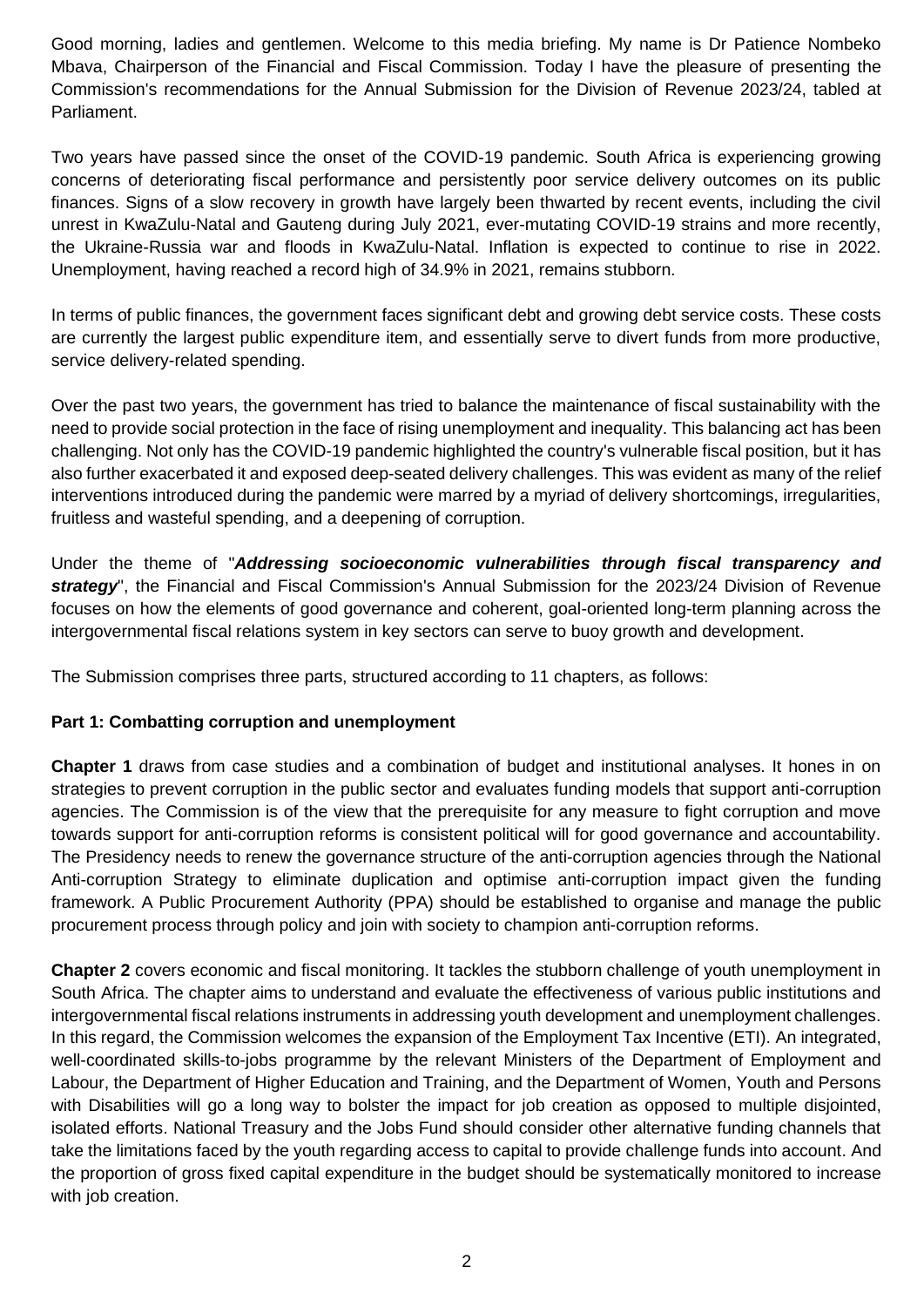# **Part 2: Economic and fiscal monitor – evidence-informed policymaking**

**Chapter 3** evaluates debt sustainability in South Africa. The level of indebtedness facing South Africa and the associated risks of unstable debt are investigated, and the fiscal outlook is forecasted. The Commission recommends that the Minister of Finance rein in the rising debt service costs by maintaining fiscal discipline and adopting a more aggressive stance toward active debt management and debt negotiations. This can be achieved through quality expenditure and investment reviews and reforms acting as signals to boost investor confidence in our financial and fiscal credibility.

**Chapter 4** looks at affluence and inequalities in South Africa. It investigates the extent of earnings inequality and identifies key shortfalls in the current policy environment. The Commission emphasises the importance of addressing inequality in the labour market through large-scale job creation and investment to bring about more equitable wage growth across different sectors of the economy. The Commission calls upon Statistics South Africa to increase the transparency of data and harmonisation of datasets to allow for more comparable, accessible and reliable income statistics for evidence-informed policymaking.

**Chapter 5** looks at the effects of social grants on household behaviour and expenditure patterns. The effectiveness of the grant system in South Africa is considered on the grounds of poverty and inequality reduction but rarely on consumption. In this regard, the Commission call upon the recalculation of the amount of the Child Support Grant; partnering with the private sector to support child support policy intentions; integrating social grants into existing social development programme and an in-depth investigation into the current social grant network.

**Chapter 6** investigates public sector wage trends in South Africa. This research was prompted by the exponential growth in the public sector wage bill that has, over the years, exceeded both the GDP growth rate and tax collection revenue. This chapter seeks to determine the country's wage trends and understand the size and shape of the wage bill. The Commission invites the government to consider balancing notch progression and cost-of-living adjustments and pressures to the fiscus during wage negotiation. The Commission recommends that National Treasury commissions further research to determine the drivers of the distribution of wages with demographic decompositions.

### **Part 3: Sub-national focus – Reviewing and refining Division of Revenue instruments**

**Chapter 7** looks at what happens to the provincial equitable share (PES) allocation once it reaches the provinces. While weights are assigned to various components within the PES formula, there is little analysis concerning what happens to the funding once it is at the provinces' discretionary disposal. In line with the Commission's recommendation on the costed norms approach, complete costing exercises should be undertaken by all provinces, particularly in terms of the coordination of infrastructure delivery plans and programmes to ensure alignment of education and health provisions to function, output and outcome. This includes undertaking skills audits to identify the skills gap with respect to the old and the new curriculum to identify and develop the teachers' required training and placement programmes.

**Chapter 8** examines a 25-year review of provincial conditional grants that was conducted with the aim of understanding whether there is a need to repurpose and/or realign the provincial conditional grants to better align them with the constitutional prescripts around intergovernmental fiscal transfer design. The Commission recommends that the government invest in the capacity to improve overall grant design and conduct threeyearly reviews to revise the grant framework, taking into account all the imperatives of a good grant design. Such as types of grants and their implications, pre-grant introductory due diligence, sunset clauses, conditioning schemes and allocation methodologies. Specifically, the Department of Health and other custodians of grants with multiple components must halt the over-compartmentalisation of provincial health responsibilities through multiple grant funding windows unrelated to the main objective of the main grant.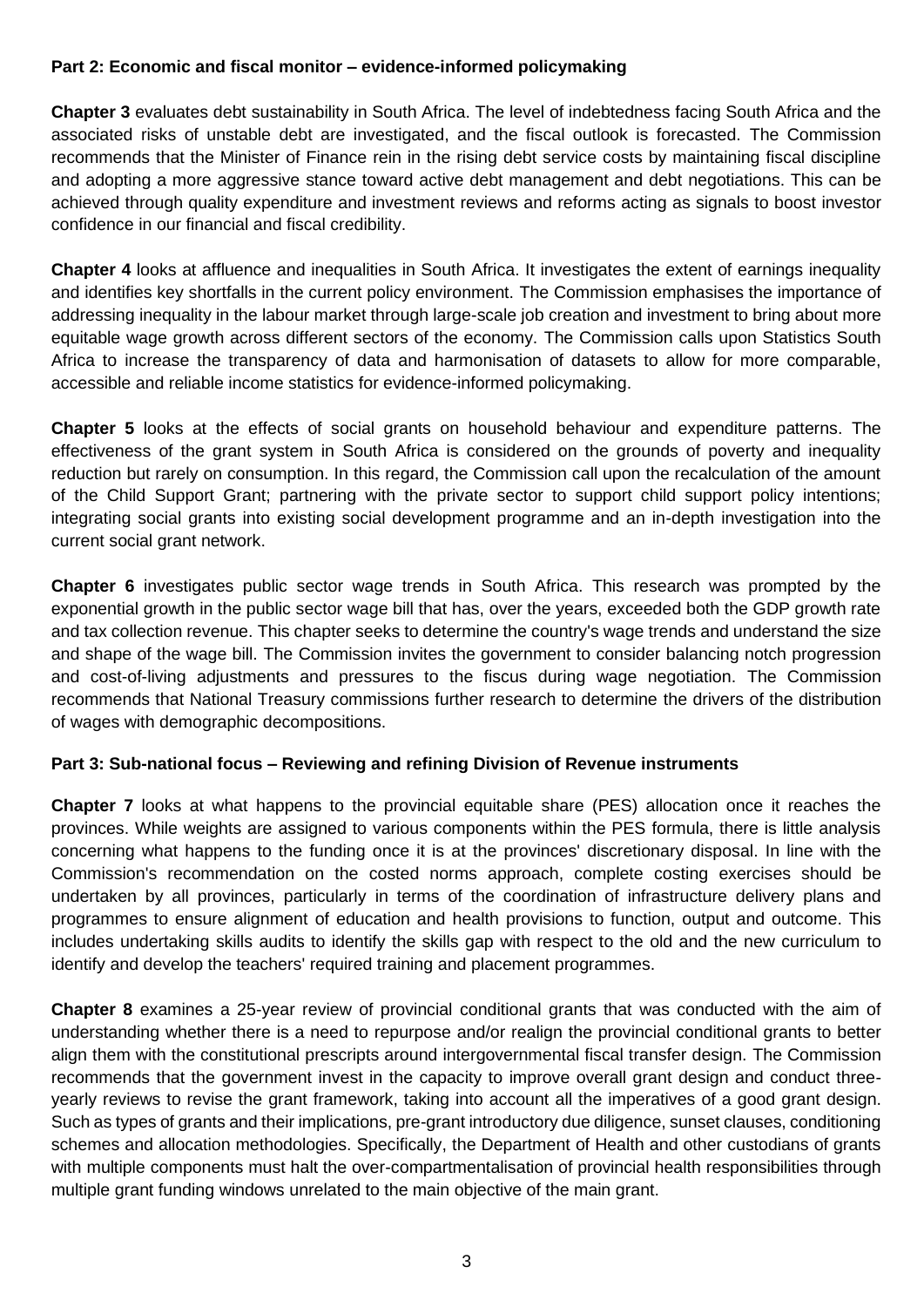**Chapter 9** uses basic education as a case study to tackle the issue of value for money. The analysis reflects on how spending on basic education should be reprioritised to ensure that the essential elements related to the right to basic education are protected. The Commission reiterates its previous recommendations that a proper costing of the delivery of education services be undertaken to address the cost drivers of education and differences in spending pressures across provinces to assess the adequacy of basic education spending. Availability and access to credible, reliable, consistently collected and easily comparable financial and nonfinancial data is critical for research to better understand the impact of government spending and assess school performance.

**Chapter 10** considers that fiscal governance, particularly independent fiscal institutions, can play a central role in improving fiscal performance. In this regard, the Commission recommends the government improve the mandate, independence, functions and compliance of independent fiscal institutions.

**Chapter 11** focuses on local government, examining the topical issue of the District Development Model, which is positioned to improve planning and coordination across the three spheres of government. The Commission is of the view that section 84 of the Municipal Structures Act should be reviewed and repealed to streamline the powers and functions of district municipalities to correspond with those of local municipalities. The same for section 85 of the Municipal Structures Act, to allow an adjustment of powers and functions by the Member of the Executive Council for Local Government to be followed by the adjustment of funding. Furthermore, it should immediately abolish the Regional Services Council Replacement Grant and combine the Local Government Equitable Share for district municipalities and the Regional Services Council Replacement Grant under one funding instrument.

# **Issued by the Financial and Fiscal Commission**

### **Enquiries**

| Name:   | Ms Ansuyah Maharaj Dowra |
|---------|--------------------------|
| Tel:    | 011 207 2349             |
| Mobile: | 079 510 5316             |
| Email:  | ansuyah@ffc.co.za        |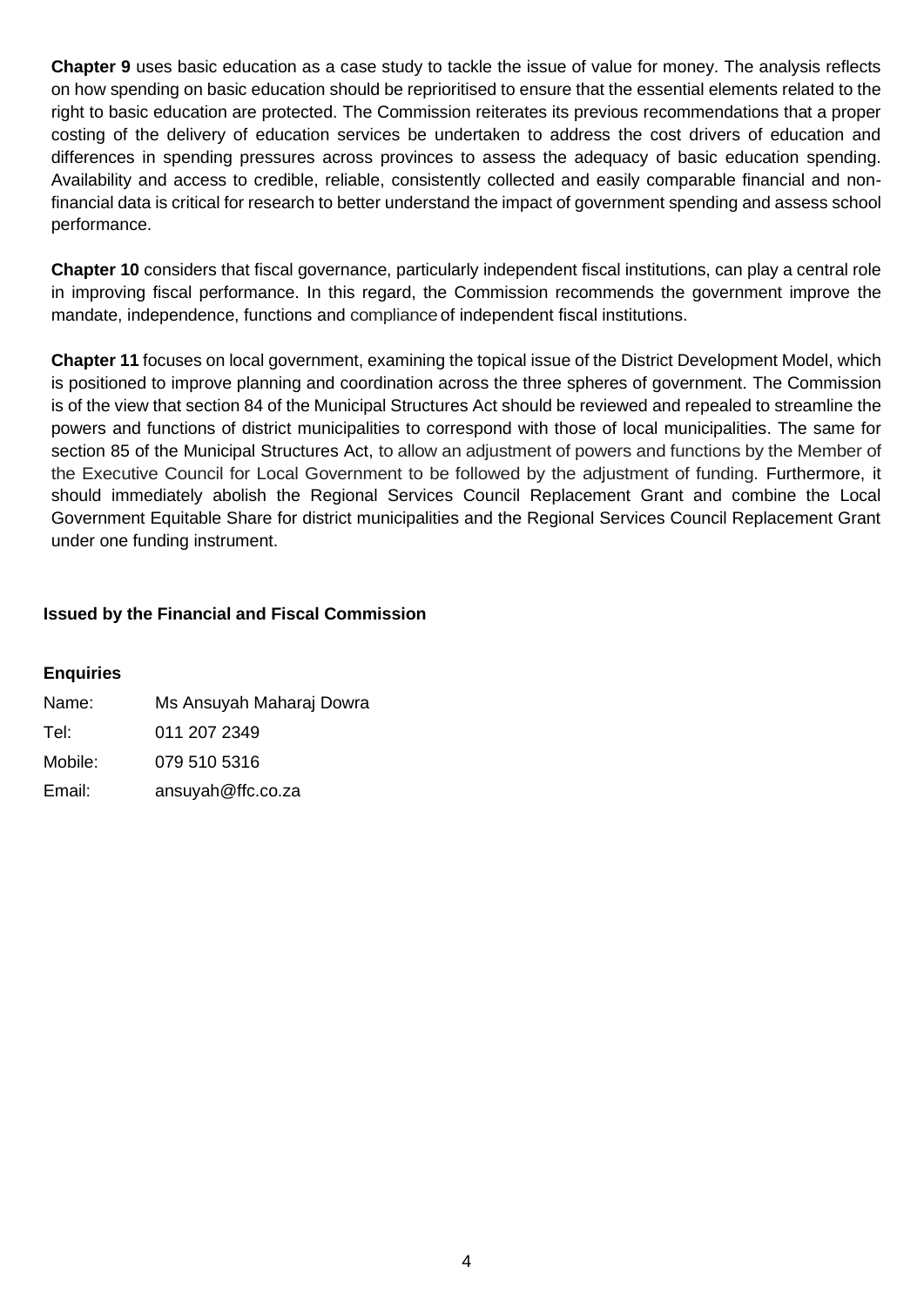## **Recommendations**

The Commission, in its Submission for the 2023/24 Division of Revenue, makes the following recommendations:

- 1. Regarding strategies for preventing corruption in the public sector and funding for anti-corruption agencies:
	- The prerequisite for any measure to fight corruption and move towards support for anti-corruption reforms is consistent political will for good governance and accountability. Political leadership and a commitment to fight corruption should therefore come from the highest office and the top levels of a country's political system, with the following understanding of accountability:
		- Accountability should identify who needs to be accountable to whom and for what? For instance, accountability of political leaders and public officials to organisational effectiveness and efficiency through compliance measures, rules and ethics codes, and oversight bodies taking their legislated responsibilities seriously and committing to repelling corruption by taking swift action and imposing sanctions when the need arises.
	- The Presidency, in line with political commitment at the top, needs to renew the governance structure of the anti-corruption agencies, through the National Anti-corruption Strategy, on the need for reconfiguration and coordination among the existing institutional arrangements to repel duplication in these anti-corruption institutions for optimum results, including a reconfigured or dedicated funding framework for the anti-corruption agencies or institutions as a sign of commitment towards the support of anti-corruption agencies.
	- The Presidency should consider establishing a Public Procurement Authority (PPA) that is mandated to show greater transparency and standardisation of government contracts, to organise and manage the public procurement process (rules, regulations, guidelines and policies) and implement a general public procurement policy on behalf of the government, guided by the principles of transparency, fairness and equity, as contained in the Constitution.
	- A dedicated or joint civil society organisation should be established that educates and empowers society about the dangers and adverse effects of corruption and advocates for anti-corruption reforms as bottom support to the top-down approach (political will).
- 2. Regarding youth unemployment and intergovernmental fiscal relations:
	- The Commission welcomes the expansion of the Employment Tax Incentive (ETI). To better target and increase the impact of the incentive, the Commission recommends revising the employee eligibility age from 18 to 29 years old. The age group 24−34 years has a relatively high rate of individuals not in employment, education or training (NEET) compared to 15- to 24-year-olds. National Treasury can also consider deepening the ETI to encourage hiring young women whose NEET rate is relatively higher than that of their male counterparts for both youth categories. The NEET group represents the most vulnerable section of the youth.
	- The Department of Employment and Labour, the Department of Higher Education and Training, and the Department of Women, Youth and Persons with Disabilities should coordinate all labour markets and skills programmes. The Department of Women, Youth and Persons with Disabilities has a mandate to enable the empowerment and socioeconomic upliftment of the youth and women. Well-coordinated labour market interventions could bolster the impact of existing labour market programmes through more significant integration and leveraging of initiatives.
	- National Treasury and the Jobs Fund should consider other alternative funding channels that take the limitations faced by the youth regarding access to capital to provide challenge funds into account. The challenge funding principle of the Jobs Fund disadvantages those small and medium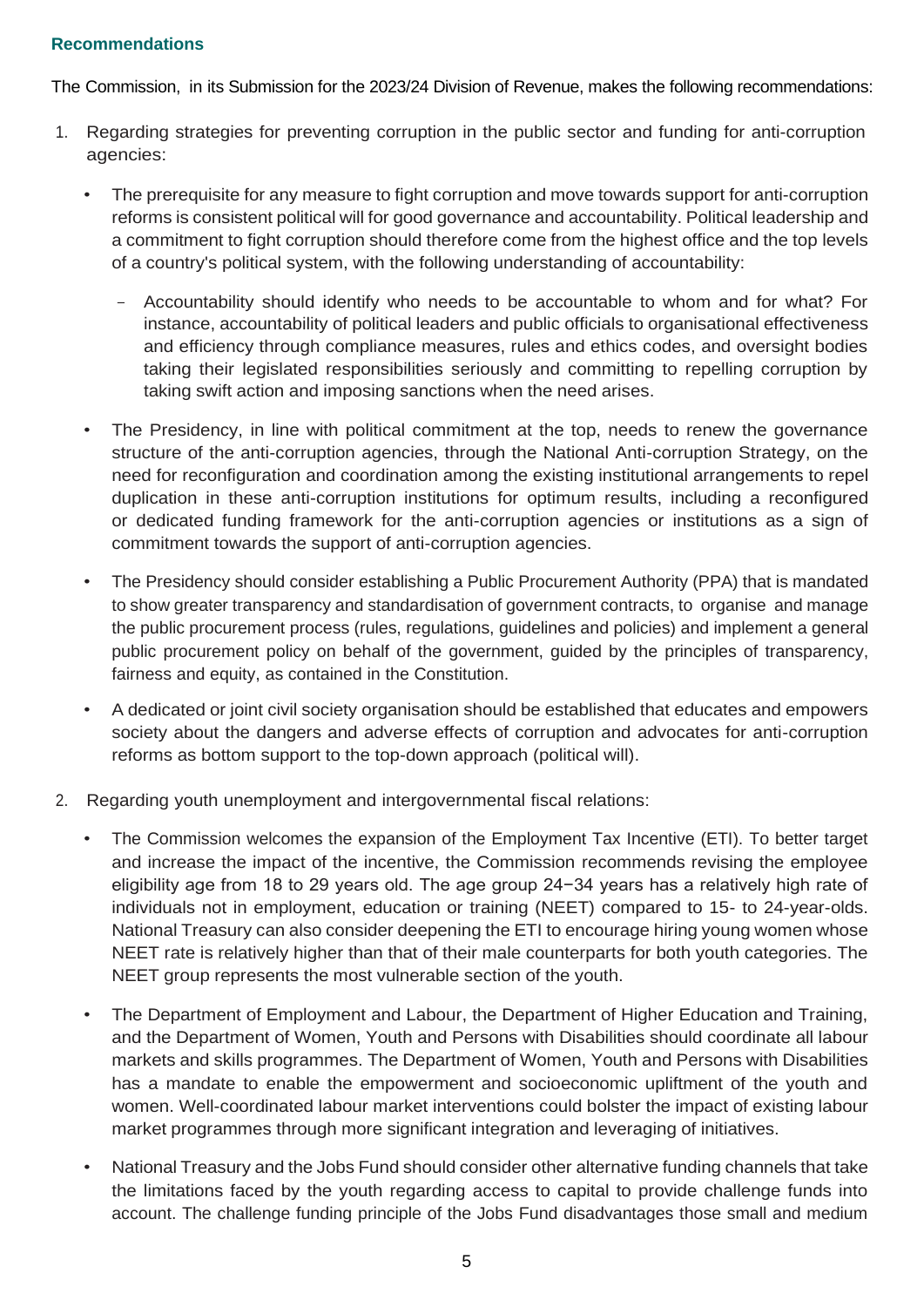businesses that have no access to capital. The match challenge fund is a financing mechanism to allocate (donor) funds for specific purposes using competition among organisations as the lead principle. Proposals are assessed against transparent and predetermined criteria. Successful applicants must usually match a certain percentage of the grant with own financing.

- The proportion of gross fixed capital expenditure in the composition of the budget should be systematically increased. Consumption expenditure should be reduced. There is also a need to remove structural and institutional rigidities that impact on private investment in the reduction of unemployment.
- 3. Regarding debt sustainability in South Africa:
	- The fiscus, through the Minister of Finance, must strive to rein in rising debt service costs, which comprise a substantial portion of the budget, detracting from allocations for the provision of essential services.
	- The Minister of Finance must exercise and maintain fiscal discipline, via active debt management and regular reporting regarding debt accumulation, costs and sustainability under the current strained debt conditions. Such discipline should be exercised throughout all spheres of government.
	- Weak productivity in expenditure should be addressed in order to create job-enhancing, incomegenerating growth (i.e. inclusive growth) through quality expenditure and investment-enticing reforms.
	- Investor confidence must be boosted and promoted through signalling that public debt is sustainable in the long run to reduce sovereign risk ratings and thereby the cost of debt, as well as to ensure the continuation of economic support.
- 4. Regarding inequality in South Africa's labour market:
	- Policies aimed at reducing inequality should, as a point of departure, be targeted at reducing inequality in the labour market. This requires policies that enable large-scale job creation and more equitable wage growth across different sectors of the economy, which, in turn, may require greater investment into labour-intensive industries that are able to absorb low-skilled workers into the labour market.
	- Statistics South Africa should increase its efforts to increase the transparency of data and harmonisation of datasets to allow for more comparable, accessible and reliable income statistics. Transparency should extend to data collection, data cleaning and imputation methods applied.
- 5. Regarding social grants:
	- The recalculation of the amount of the Child Support Grant
	- Partnering with the private sector to support child support policy intentions
	- Integrating social grants into existing social development programmes
	- An in-depth investigation into the current social grant network
- 6. Regarding the public sector wage bill:
	- The Department of Public Service and Administration, through the bargaining council, should consider balancing notch progression and cost-of-living adjustments and pressures to the fiscus during wage negotiation. The Commission highlights that the growth of the wage bill has largely been driven by wage increases relative to the increase in the number of employees.
	- Wage growth at the top end of the wage distribution in the public service has not been excessive, but after 2010, it appears that wages for those in the bottom 20% of the distribution fell in real terms, potentially widening the wage gap in the sector. The Commission recommends that National Treasury commissions further research to determine what is driving the decreases in real terms of wages for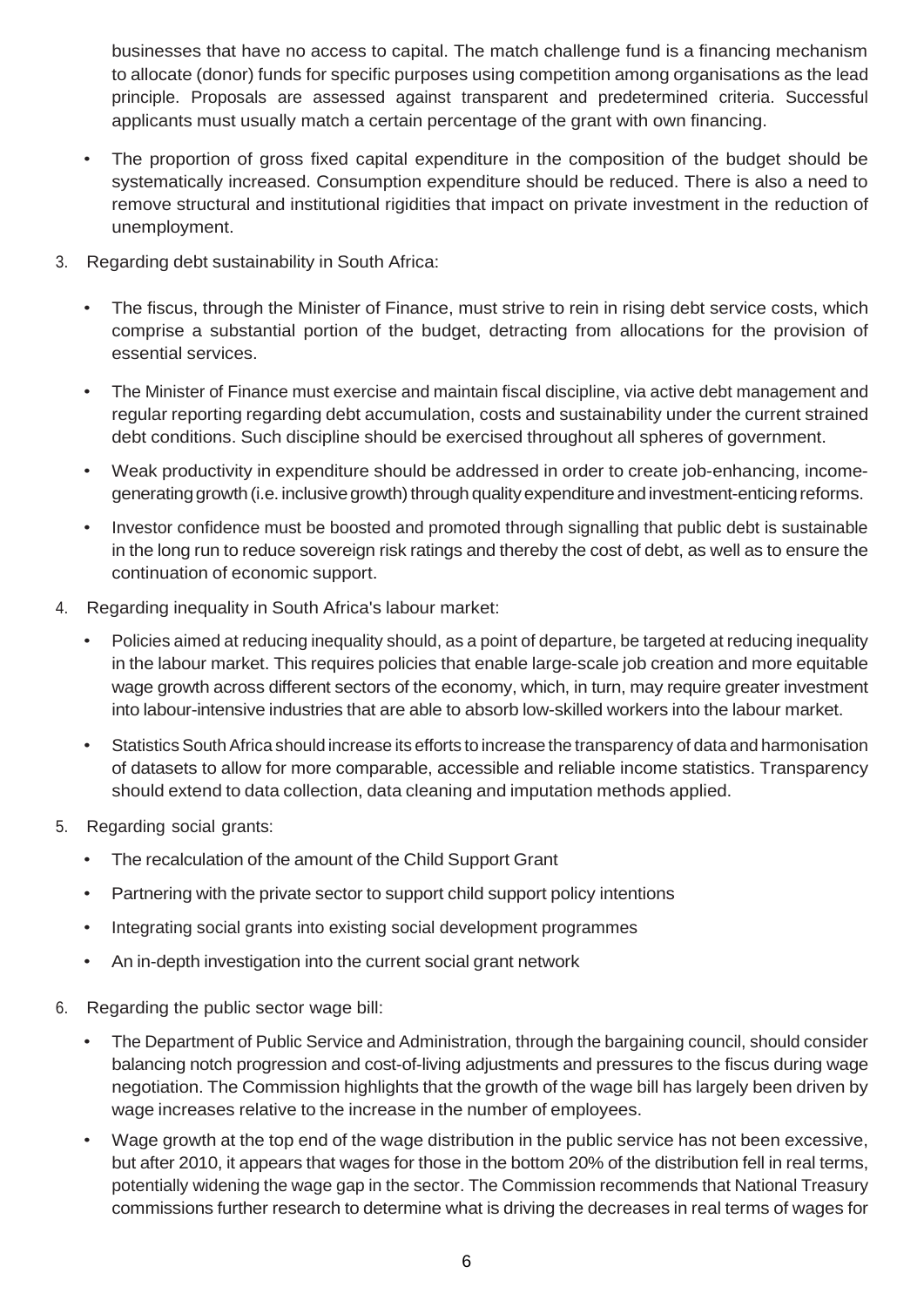those at the bottom distribution of wages.

- The demographic composition of the public sector has changed over time, but the proportion of young people has not grown. The Commission recommends that the Department of Public Service and Administration, together with the Department of Women, Youth and Persons with Disabilities, develops frameworks to guide the public sector on the inclusion of youth in public service.
- 7. Regarding the provincial equitable share formula:
	- In line with the Commission's recommendation on a costed norms approach, full costing exercises should be undertaken by all provinces, particularly for the provision of education and health. The costing results will be used to determine allocations by provinces to these key functional areas. This will ensure consistency and fully informed resource allocation.
	- The national Department of Basic Education, as a custodian of conditional grants (particularly indirect grants and being responsible for capital spending), and all provincial departments of Basic Education, as recipients of the PES and being responsible for school infrastructure delivery and maintenance, should improve the coordination of infrastructure delivery plans and programmes to ensure alignment.
	- The national Department of Basic Education should undertake skills audits to identify the skills gap with respect to the old and the new curriculum, and based on the audit results:
		- a) Identify the number of teachers who need to be trained and the funding requirements
		- b) Develop and implement a training programme.
- 8. Regarding the system of provincial conditional grants:
	- National Treasury, in conjunction with the national departments responsible for conditional grants, must revise the Division of Revenue Act's system of grant scheduling as it creates no fiscal incentives for provinces to reveal their expenditure preferences or sustain expenditure previously funded by conditional grants. Instead, government must invest the capacity to improve overall grant design, taking account of all good grant design imperatives, such as types of grants and their implications, pregrant introductory due diligence, sunset clauses, conditioning schemes and allocation methodologies.
	- National Treasury, in conjunction with the national departments responsible for conditional grants, should undertake three-yearly reviews of their respective grants to ensure alignment across grant objectives, conditions and grant outcomes. These reviews must be informed by an overarching conditional grants guideline, setting out the circumstances under which grants are introduced and terminated, applicable minimum and type conditions, and the applicable minimum outputs. Further, there should be a mandatory grant introduction and termination pre-assessment by the Financial and Fiscal Commission to determine suitability, impact on the fiscal framework and overall grant outcome. Grant conditions are generally administrative, while the outputs are seemingly unconnected to the long-run outcomes.
	- The Department of Basic Education, in conjunction with National Treasury, must update the allocation formula for the Education Infrastructure Grant to ensure the alignment of grant needs indicators with grant objectives and further streamline expected and reported grant outputs to improve focus and ease of monitoring. At the very least, the allocation criteria may include learner enrolment, learner densities by area, index of schools with access to learning infrastructure and travel time to schools. The actual formula must be published in the grant framework for transparency purposes.
	- The Department of Health and other custodians of grants with multiple components must halt the over-compartmentalisation of provincial health responsibilities through multiple grant funding windows unrelated to the main objective of the main grant. Conditional grants must, as a matter of principle, accommodate not more than two sub-components or take the shape of a traditional block grant to allow provinces the flexibility to prioritise within the set sub-functional responsibility. Subcomponents that are unrelated to the main grant objective must be incorporated into the provincialequitable share and be monitored through the normal budget and accountability system instead ofsubdividing or itemising provincial health responsibilities to be funded by grant sub-